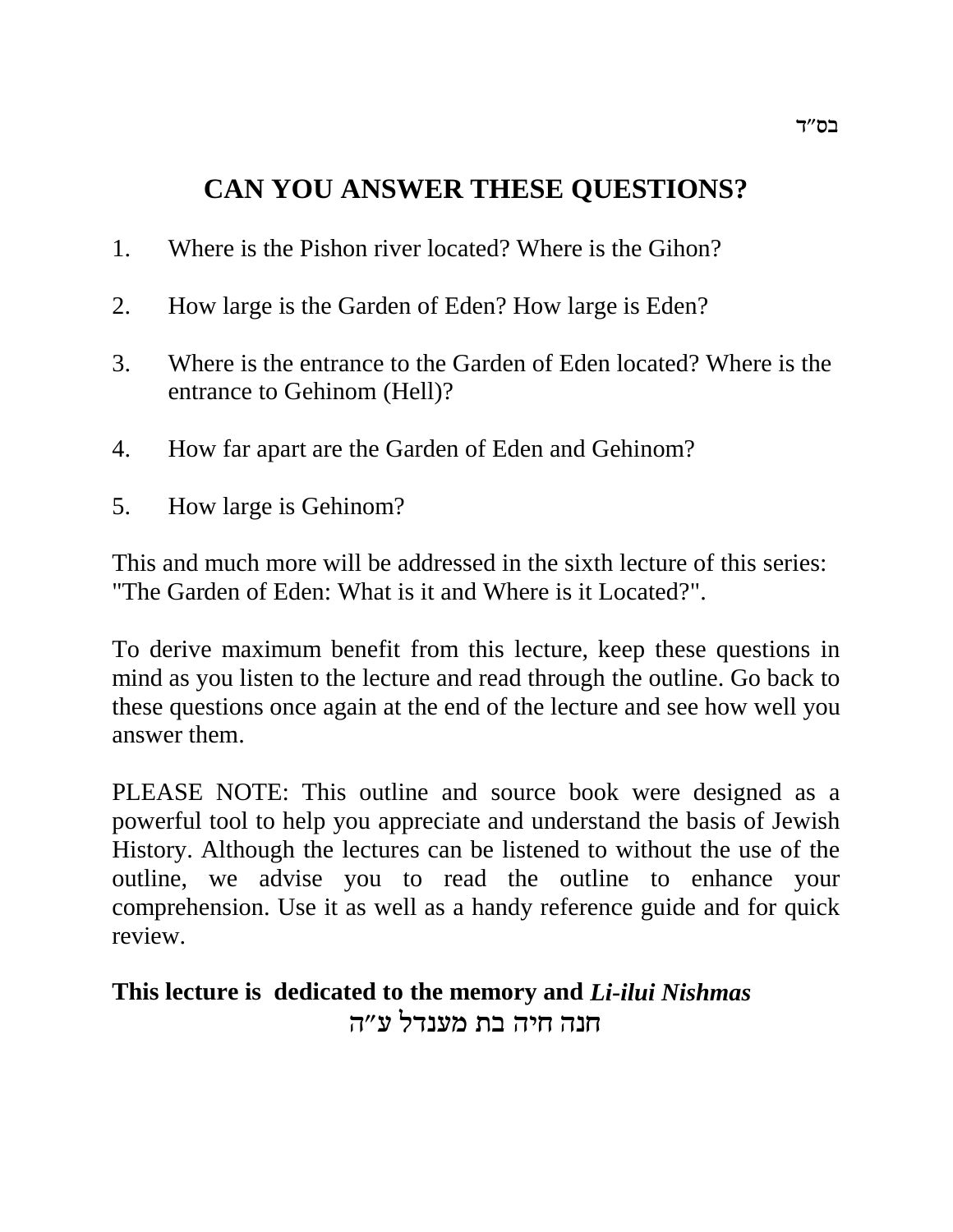#### THE EPIC OF THE ETERNAL PEOPLE Presented by Rabbi Shmuel Irons

#### Series XII Lecture #6

#### THE GARDEN OF EDEN: WHAT IS IT & WHERE IS IT LOCATED?

#### $\mathbf{I}$ . The Four Rivers

The Garden of Eden and the Four Rivers  $\mathsf{A}$ . וַיְּטַע ד׳ אֵ–לֹהִים גַּן–בְּעֲדֶן מְקֵדֵם וַיַּשֵׂם שָׁם אֶת–הָאָדָם אֲשֶׁר יָצָר: וַיַּצְמַח ד׳ אֵ–להים מן-האדמה כל-עץ נחמד למראה וטוב למאכל ועץ החיים בתוך הגן ועץ הדעת טוב ורע: וְנָהָר יֹצֵא מֵעֲדֵן לְהַשָּׁקוֹת אֵת–הַגָּן וּמִשָּׁם יִפָּרֵד וְהָיָה לְאַרִבָּעָה רָאשִׁים: שֵׁם הָאֵחָד פִּישׁוֹן הוּא הסכב את כל–ארץ החוילה אשר–שם הזהב: תוהב הארץ ההוא טוב שם הבדלח ואבן הַשֹּׁהַם: וְשֵׁם–הַנַּהֵר הַשֵּׁנִי גִּיחוֹן הוּא הַסּוֹבֶב אֶת כַּל–אֶרֶץ כּוּשׁ: וְשֵׁם הַנַּהֵר הַשָּׁלִישִׁי חִדֶקֵל הוא הַהֹלֵךְ קִדְמַת אַשׁוּר וְהַנָּהָר הַרְבִיעִי הוּא פְרַת: - וַיִּקַח ד׳ אֱ–לֹהִים אֶת–הָאָדָם וַיַּנִּחֵהוּ בְגַן−עֶדֶן לְעֲבְדָהּ וּלְשָׁמְרַהּ: בראשית בּוּח-טו

And the L-rd G-d planted a garden eastward in Eden; and there He put the man whom He had formed. And out of the ground made the L-rd G-d every tree to grow that is pleasant to the sight, and good for food; the tree of life also in the midst of the garden, and the tree of knowledge of good and evil. And a river went out from Eden to water the garden; and from there it was divided, and became four rivers. The name of the first is Pishon; that is the one which flows around the whole land of Havilah, where there is gold; And the gold of that land is good; there is bdellium and the onyx stone. And the name of the second river is Gihon; that is the one which flows around the whole land of Kush. And the name of the third river is the Tigris; that is the one which flows toward the east of Assyria. And the fourth river is the Euphrates. And the L-rd G-d took the man, and put him into the garden of Eden to cultivate it and to keep it. Genesis 2:8-15

#### The Pishon  $\mathbf{B}$

(ח) *מקדם.* במזרחו של עדן נטע את הגן: (ט) *ויצמח*. לענין הגן הכתוב מדבר:  $(1)$ *בתוך הגן*. באמצע הגן: (יא) | *פישון*. הוא נילוס נהר מצרים, ועל שם שמימיו מתברכין ועולין ומשקין את הארץ נקרא פישון, כמו ופשו פרשיו. דבר אחר פישון, שהוא מגדל פשתן, שנאמר אצל מצרים ובושו עובדי פשתים (ישעיה יט, י): (יג) | ג*יחון*. שהיה הולך והומה והמייתו גדולה מאד, כמו וכי יגח (שמות כא, כח.), שמנגח והולך והומה: (יד) חדקל. שמימיו חדין וקלין: פרת. שמימיו פרין ורבין, ומברין את האדם: *כוש ואשור*. עדיין לא היו, וכתב המקרא על שם העתיד: *קדמת אשור*. למזרחה של אשור: *הוא פרת*. החשוב על כולם, הנזכר על שם ארץ ישראל: רשי שם

(8) Eastward: In the eastern part of Eden He planted the garden. (9) And He made to grow: This passage is referring to the garden. (11) Pishon: This is the Nile, the river of Egypt. And because its waters increase and rise and water the land, is it called Pishon as in the verse (Habakuk 1:8), "And their horsemen spread themselves (increased)." Another interpretation: The river is named Pishon because it makes flax to grow, as it is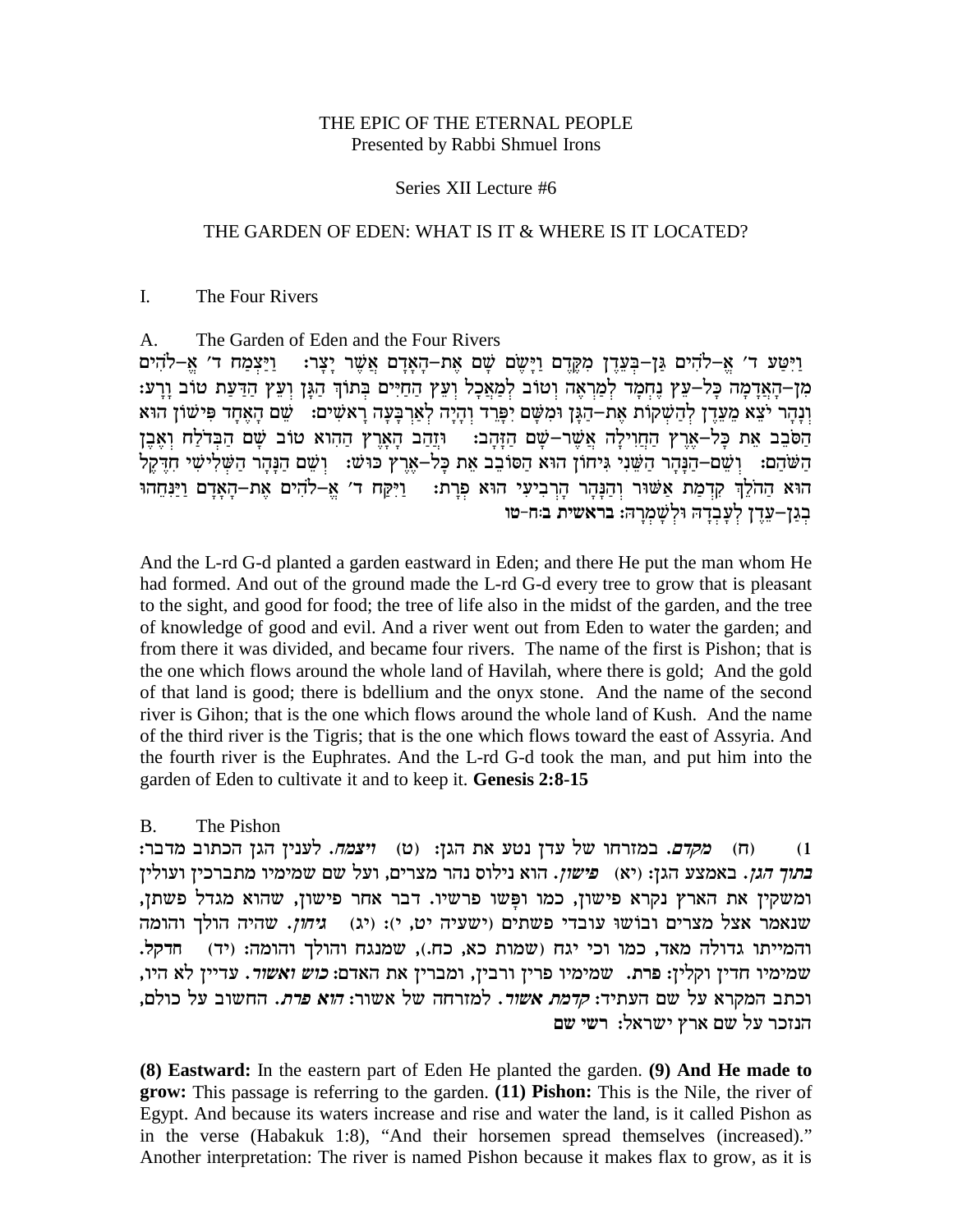stated in regards to Egypt (Isaiah 19:9), "Moreover they that work in combed flax (Egyptians) . . . shall be ashamed." (13) Gihon: Because it flowed along and roared and its roaring is very great, as it is stated (Ex. 21:28), "And if an ox gore (יגה)," for it keeps on goring and roaring. (14) Tigris: For its waters are swift and light. **Euphrates:** For its waters make fertile and multiply and make men healthy. Kush and Assyria: They did not as yet exist. Scripture wrote their names based on the future. Towards the east of **Assyria:** To the east of Assyria. **Is the Euphrates:** The most important of them all, [for] it is mentioned in reference to the Land of Israel. [as being one of its boundaries as it is written (Deut. 1:7), " $\ldots$  [conquer the land all the way up to] the great river, the Euphrates." Rashi's Commentary to Gen. 2:8-13

וחכמי האומות אמרו שאינו כן וקוראין לפישון גאנקי ואמרו שחוילה הוא מחוז  $(2)$ באינדיא״ה ושגאנקי סובב את כל ארץ הודו ובתוך החול שלו ימצא זהב ואמרו ג״כ שהנהר הזה מתחלק לעשרה נהרות ויכנס בים ושהוא רחב מאד ושבצד היותר חד מהמים הוא שמונה מילין. . . . וגיחון אמרו שהוא נילוס הגדול מכל נהרות העולם והוא הסובב את כל ארץ כוש ומצרים. . . . פירוש הר׳ יצחק אברבנאל לבראשית ב:ח

Gentile scholars say that the Pishon is the Ganges River and they say that Havila is a district of India and that the Ganges surrounds the entire country of India and gold can be found in its sand. They also say that this river is divided into ten rivers and it enters the sea and that it is extremely wide and its most narrow section is eight miles wide ... They say that the Gihon is the great Nile, the largest of all rivers which surrounds the entire lands of Ethiopia (Sudan) and Egypt. . . . Commentary of R. Yitzchak Abrabanel to **Gen. 2:8** 

שום חד פישון הוא דמקיף ית כל ארע הינקדי דתמן דהבא: תרגום יונתן בן עוזיאל  $(3)$ 

The name of the first is Pishon; that is the one which flows around the whole land of India, where there is gold. Targum Yonason ben Uziel to Gen. 2:11

 $C_{\cdot}$ Havila ו) - וּכְנֵי חָם כּוּשׁ וּמִצְרַיִם וּפוּט וּכְנָעַן: ז - וּכְנֵי כוּשׁ סְבָא וַחֲוִילָה וְסַבְתָּה וְרַעְמָה וְסַבְתְּכָא<br>וּכְנֵי רַעְמָה שְׁבָא וּדְדָן: בראשית יוּ-ז

And the sons of Ham: Kush, and Egypt, and Put, and Canaan. And the sons of Kush: Seba, and Havilah, and Sabtah, and Raamah, and Sabtecha; and the sons of Raamah; Sheba, and Dedan. Gen. 10:6-7

$$
2
$$
ן אָת–אָנִרְ דְאַת– $p$ ְדְיְרְרְ $p$ ְדְ $p$ ְדְרְרְרְ $p$ ְדָרְרְרְ $p$ ָדָ $p$ ָדָ $p$ ָדָ $p$ ָדָ $p$ 

And Ophir, and Havilah, and Jobab; all these were the sons of Joktan. **Ibid. 10:29** 

וַיִּשְׁכְּנוּ מֶחֲוִילַה עַד–שׁוּר אֲשֶׁר עַל–פְּנֵי מְצְרַיִם בֹּאֲכָה אַשּׁוּרַה עַל–פְּנֵי כַל–אֱחַיו נַפַל:  $(3)$ בראשית כהיח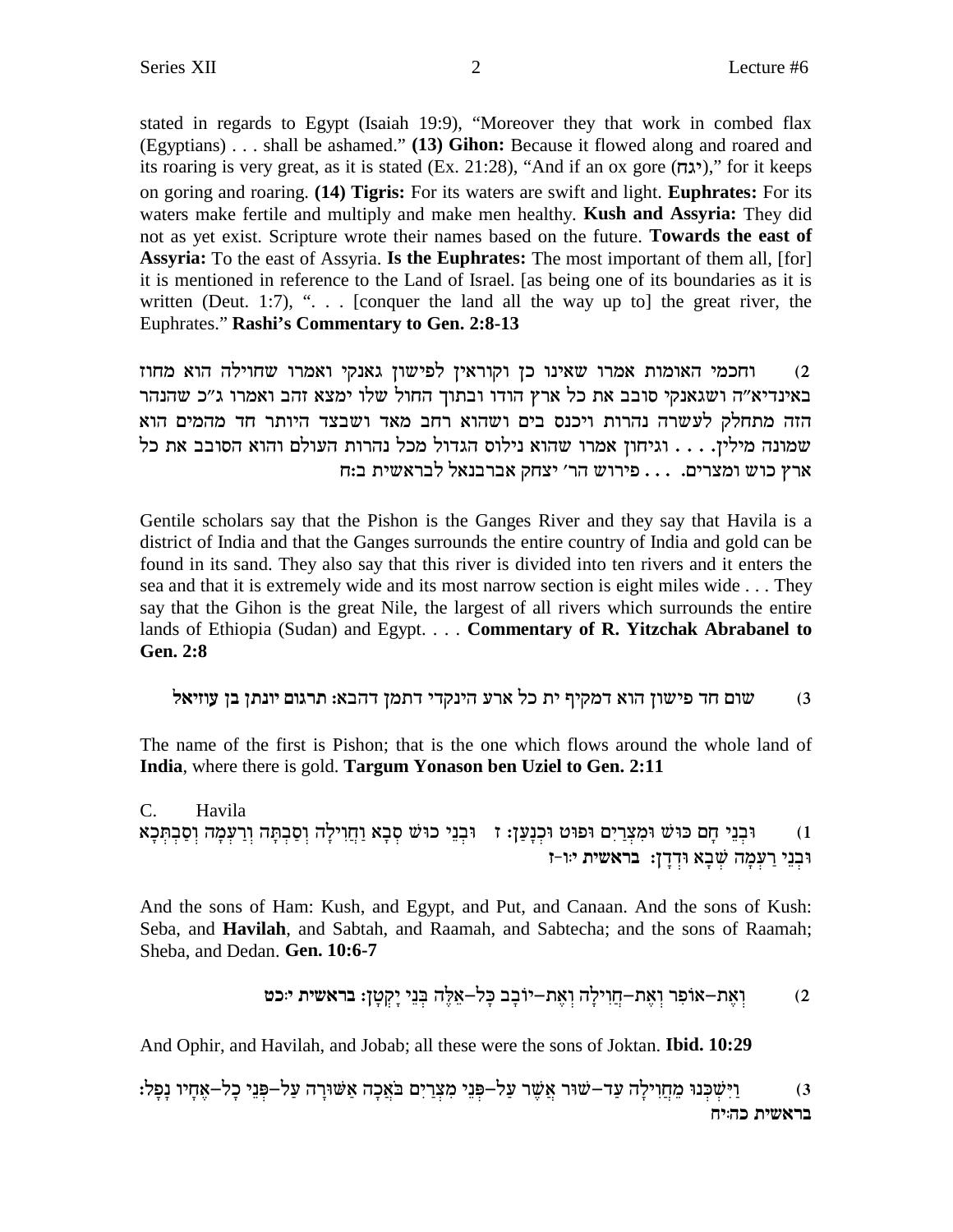And the Idescendants of Yishmael lived from Havilah to Shur, that is before Egypt, as you go toward Assyria; and he fell in the presence of all his brothers. Gen. 25:18

Kush: Ethiopia or India? D. מהודו ועד כוש רב ושמואל, חד אמר: הודו בסוף העולם וכוש בסוף העולם, וחד ־  $(1)$ אמר: הודו וכוש גבי הדדי הוו קיימי, כשם שמלך על הודו וכוש ־ כך מלך מסוף העולם ועד סופו. מגילה יא.

From Hodu to Kush. (Esther 1:1) Rav and Shmuel gave different interpretations of this. One said that Hodu is at one end of the world and Kush at the other, and the other said that Hodu and Kush adjoin one another, and that [the meaning is that] as he ruled over Hodu and Kush, so he ruled from one end of the world to the other. Megila 11a

```
אמר רבא: האי המלתא דאתיא מבי הנדואי ־ שריא, ומברכין עליה בורא פרי האדמה.
                                                                  (2)ברכות לו:
```
Raba said: The preserved ginger which comes from the place of the Indians (India) is permitted, and we say over it the benediction "Who createst the fruit of the ground". **Berachos 36b** 

```
הנדואי ־ כושיים. רש״י שם
```
Indians: Kushites Rashi, Ibid.

#### וְהָיָה | בַּיּוֹם הַהוּא יוֹסִיף אֲ–דֹנָי | שֵׁנִית יַדוֹ לְקְנוֹת אֵת–שָׁאֲר עַמּוֹ אֲשֵׁר יִשָּׁאֵר מֵאֲשׁוּר  $(3)$ וּמְמְצְרֵיִם וּמְפַּתְרוֹס וּמְכּוּשׁ וּמֵעֵילַם וּמְשִׁנְעַר וּמֶחֲמַת וּמֶאָיֵי הַיָּם: ישעיה יאוּיא

And it shall come to pass in that day, that the L-rd shall set his hand again the second time to recover the remnant of His people, who shall be left, from Assyria, and from Egypt, and from Pathros, and from Kush, and from Elam, and from Shinar, and from Hamath, and from the islands of the sea. Isaiah 11:11

ויהי בעדנא ההיא יוסיף ד׳ תנינות גבורתיה למפרוק ית שארא דעמיה דאשתאר מאתור וממצרים ומפתרוס מהודו ומעילם ומבבל ומחמת ומגגות ימא: תרגום יונתן שם

And at that moment, the L-rd shall continue to show His might a second time to redeem the remnant of His people, who shall be left, from Assyria, and from Egypt, and from Pathros, and from India, and from Elam, and from Shinar, and from Hamath, and from the islands of the sea. Targum Yonason ben Uziel Ibid.

E. The Euphrates (דברים א') עד הנהר הגדול נהר פרת ־ שמעון בן טרפון אומר: קרב לגבי דהינא  $(1)$ ואידהן. דבי רבי ישמעאל תנא: עבד מלך כמלך. שבועות מז:

As far as the great river, the river Euphrates. (Deuteronomy 1:7) Shimon b. Tarfon says: Go near a man smeared with oil, and you too will become smeared with oil. In the School of R. Yishmael it was taught: The servant of a King is like a King. Shavuos 47b

3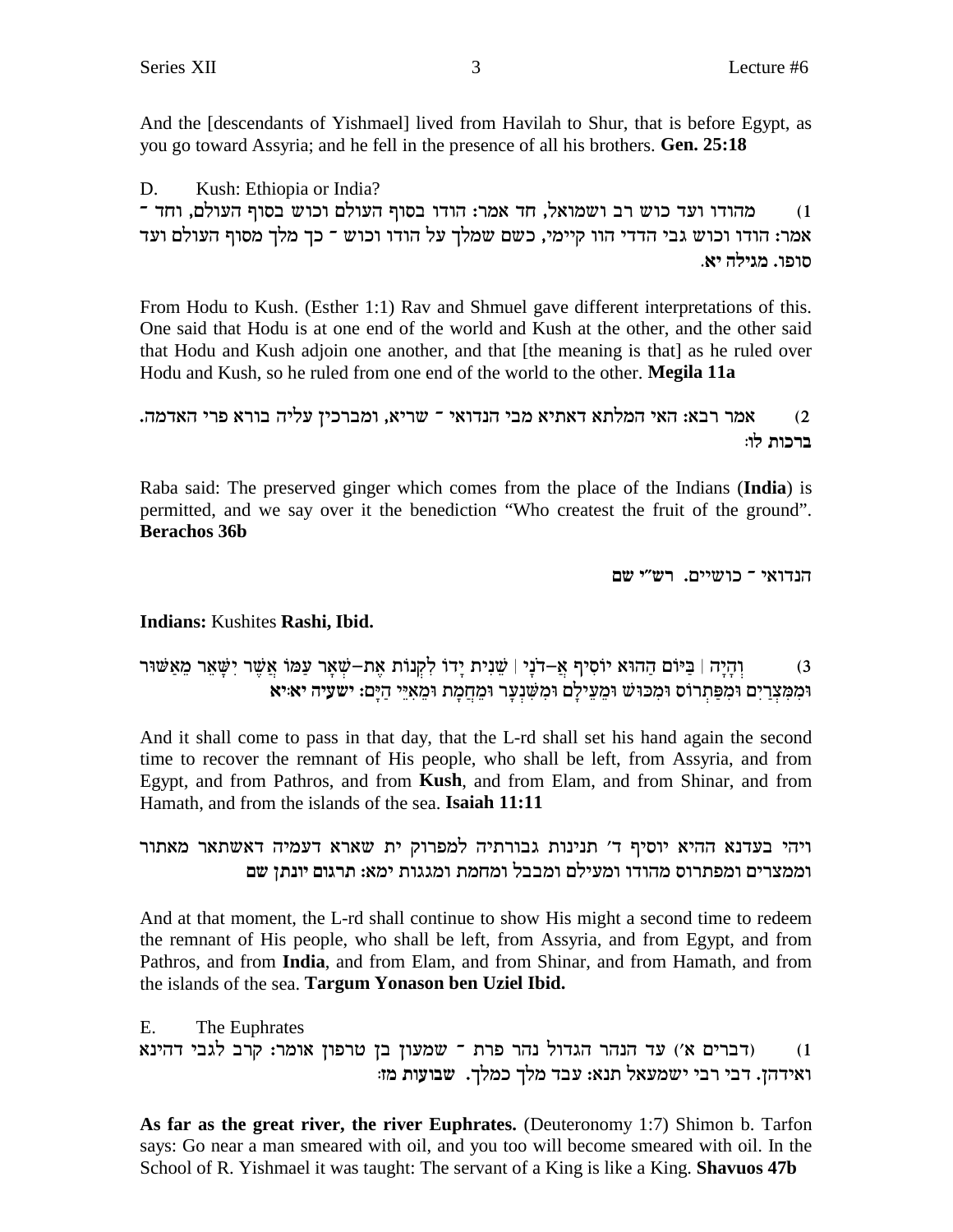פרת הוא קטן משלש נהרות שהוא מנוי אצלם לבסוף והנהר הרביעי הוא פרת  $(2)$ (בראשית ב) וכאן הוא קורא אותו נהר גדול בשביל שהוא נזכר כאן על שם א"י שהיא חשובה נזכר גם הוא בחשיבות. רש״י שם

The Euphrates is smaller than the other three rivers, as it is mentioned last (Gen. 2:14), "the fourth river is the Euphrates". Here (Deut. 1:7) it is called the "great river," as it is mentioned here in conjunction with the Land of Israel, which is consequential, it too is mentioned as being consequential. Rashi Ibid.

רב נחמן בר יצחק ואיתימא רב אחא בר יעקב: הוא פרת ־ דמעיקרא. תניא, רבי מאיר  $(3)$ אומר: יובל שמו, שנאמר (ירמיהו ט״ז) והיה כעץ שתול על מים ועל יובל ישלח שרשיו, ולמה נקרא שמו פרת ־ שמימיו פרים ורבים. בכורות נה:

**The fourth river is the Euphrates** Said R. Nahman b. Yitzchak, (others say: R. Aha b. Yaakov): [It means thus]: The Euphrates is actually the one [mentioned] first. It has been taught: Its name is Yuval [river] because Scripture says (Jer. 17:8), "For he shall be like a tree planted by the waters and that spreadeth the roots by the river [Yuval]", referring to the Tree of Life which was in the Garden of Eden. It is implied that the Euphrates, the primary stream, watered the Garden of Eden. And why is it called *Perath* (Euphrates)? Because its waters are fruitful [fructifying] and increase (seemingly) without direct rainfall. Bechoros 55b

 $F_{\cdot}$ 

ורבי אברהם מכחיש מה שאמרו כי פישון הוא נילוס, בעבור שימצאהו יוצא מהר הלבונה, ולכן יגדל בימי הקיץ וכבר נודעו נהרות רבים יצאו מן המקור וימשכו הרבה, ואחר כן יכנסו בתחתיות ארץ מהלך ימים, ויבקעו ויהיו נובעים תחת אחד ההרים במקום רחוק: רמב"ן בראשית גוכב

Rabbi Avraham [ibn Ezra] disagreed with the opinion that the Pishon was the Nile, because its source is the "White Mountain" (deep in Africa). For that reason, the river overflows in the summer. [However, that is not a serious objection,] for it is well known that many rivers flow from their source for a long distance and then subsequently reenter the ground and flow underground a long way (lit. days) and reemerge from under some mountain a considerable distance away. Commentary of Ramban to Gen. 3:22

 $\Pi$ . The Size of Eden and its Garden

 $\mathbf{A}$ 

אמר רבי יהושע בן לוי: כל העולם כולו מתמצית גן עדן הוא שותה, שנאמר  $(1)$ (בראשית ב') ונהר יוצא מעדן וגו'. תנא: מתמצית בית כור שותה תרקב. מצרים היא ארבע מאות פרסה על ארבע מאות פרסה, ומצרים אחד מששים בכוש, וכוש אחד מששים בעולם, ועולם אחד מששים בגן, וגן אחד מששים בעדן, ועדן אחד מששים בגיהנם, נמצא כל העולם כולו ככיסוי קדירה לגיהנם. תענית י.

R. Yehoshua b. Levi said: The whole world is watered by the residue of the Garden of Eden, as it is said, And a river went out of Eden, etc. A Tanna taught: The residue of a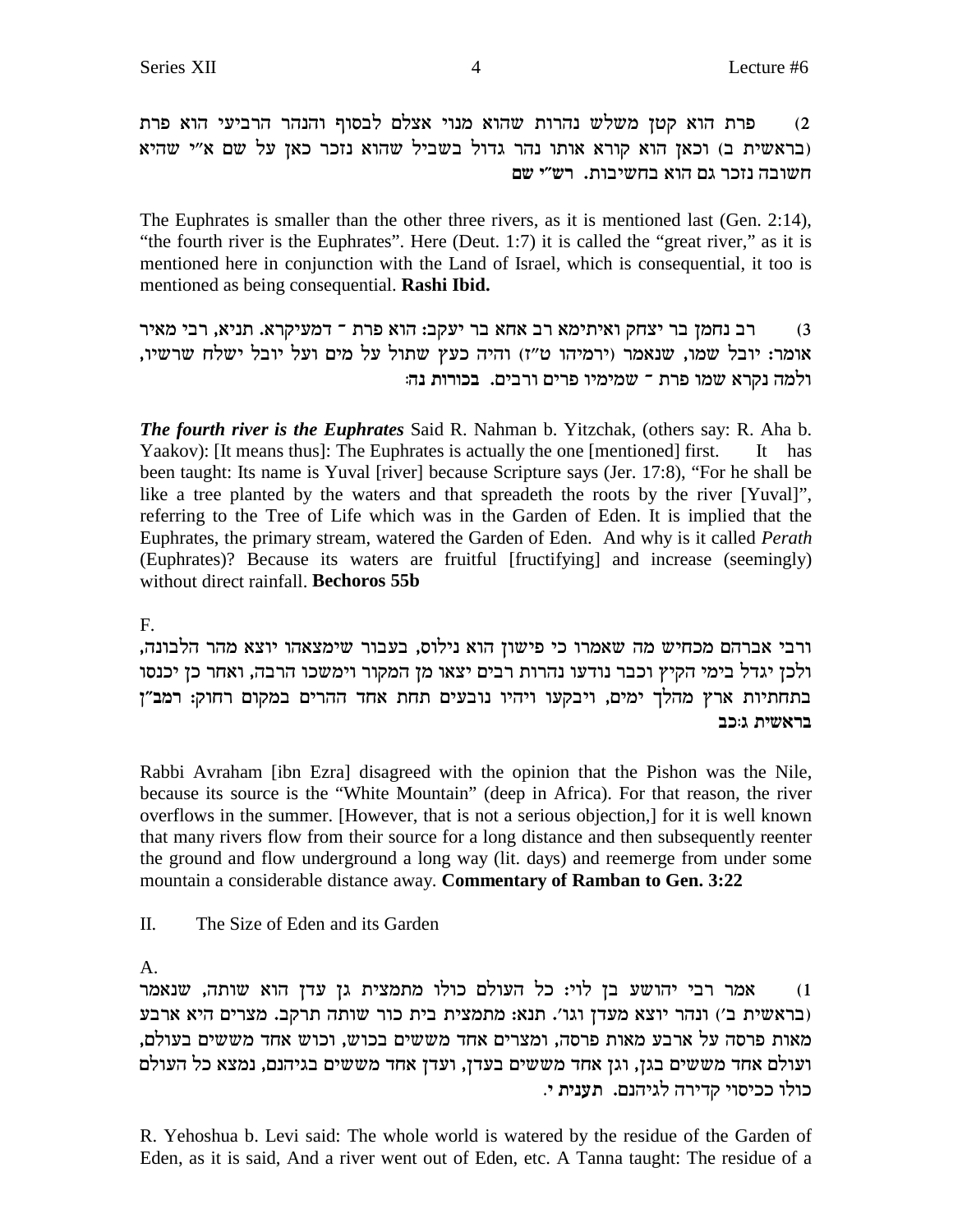kor (30 seah) is enough to irrigate a tarkav (half a seah). Egypt is four hundred parasangs square. Now Egypt is one sixtieth of Ethiopia [Cush], Ethiopia is one sixtieth of the world, the world is one sixtieth of the Garden, the Garden is one sixtieth of Eden, Eden is one sixtieth of the Gehinom: thus the whole world is like a pot lid [in relation] to Gehinom. [1 parsang (parsa) = 4 mil. 1 mil = 2,000 amah. 1 amah = between 3,000 and 4,000 feet.] **Taanis 10a**

ואמר כי העולם אחד מששים בגן. כי אין ספק כי העולם הזה גשמי, ולכך הגן שאינו  $\,2\,$ גשמי מדריגה יותר עליונה, והעדן יותר נבדל מן הגן ולפיכך אמרו (תיקו"ז י"ג, ב') עין לא ראתה אלקים זולתך זה עדן, נמצא שהמדריגה היותר עליונה הוא העדן, ולפיכך אמרו גן **'e x`a dlebd x`a 'q b`xtn l"xdn** .ocra miyyn cg`

It says that this world is a sixtieth of the garden, for there is no doubt that this world is physical and therefore, the garden, which is not physical, is on a higher level. Eden, which is even more spiritual than the garden, for Eden is the reward "that no eye has seen with the exception of G-d," is even on a higher level, therefore the garden is a sixtieth of Eden. **Maharal of Prague, B'eir HaGolah 6**

B.

מאי עין לא ראתה? אמר רבי יהושע בן לוי: זה יין המשומר בענביו מששת ימי בראשית רבי סמואל בר נחמני אמר: זה עדן שלא שלטה בו עין כל בריה. שמא תאמר, אדם הראשון היכן  $^\circ$ היה? ־ בגן. ושמא תאמר: הוא גן, הוא עדן ־ תלמוד לומר: (בראשית ב׳) ונהר יצא מעדן להשקות את הגן, גן לחוד ועדן לחוד. ברכות לד:

What is the meaning of the verse (Isaiah 54:3), "No eye has seen, Oh G-d, beside You what He will do for him that waits for Him"? R. Yehoshua b. Levi said: This is the wine which has been preserved in its grapes from the six days of Creation. R. Shmuel b. Nahmani said: This is Eden, which has never been seen by the eye of any creature. Perhaps you will say, Where then was Adam? He was in the garden. Perhaps you will say, the garden and Eden are the same? Not so! For the text says: And a river went out of Eden to water the garden. The garden is one thing and Eden is another. **Berachos 34b**

III. The Garden and its Entrance

A.

גן עדן, אמר ריש לקיש: אם בארץ ישראל הוא ־ בית שאן פתחו, ואם בערביא ־ בית גרם , פתחו, ואם בין הנהרות הוא ־ דומסקנין פתחו. בבבל, אביי משתבח בפירי דמעבר ימינא **רבא משתבח בפירי דהרפניא. עירובין יט.** 

[As to] the Garden of Eden, Resh Lakish said: If it is in the Land of Israel, its gate is Beth Shean; if it is in Arabia, its gate is Beth Gerem, and if it is between the rivers, its gate is Dumaskanin. In Babylon, Abaye praised the fruit of Ever Yamina and Rava praised the fruit of Harpania. **Eiruvin 19a**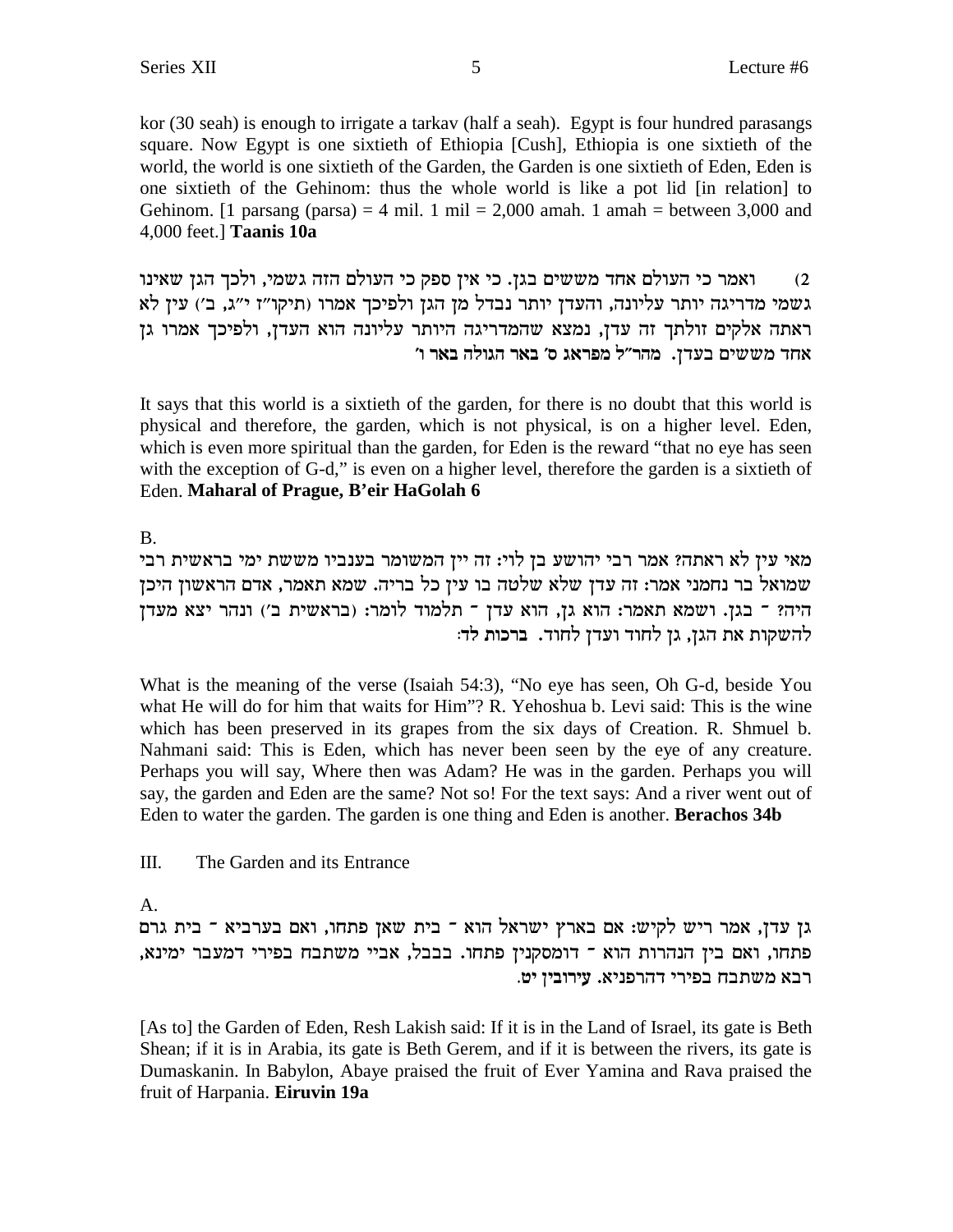$B<sub>1</sub>$ 

ויגרש את האדם גורש ויוצא לו חוץ לגן עדן בהר המוריה ששער גן עדן סמוך להר המוריה ששם לקחו ומשם החזירו למקום שלוקח שנ׳ ולעבוד את האדמה אשר לוקח משם. מדרש פרקי דר׳ אליעזר פרק כ׳

And He drove out Adam from the Garden of Eden to Mount Moriah, for the entrance to the Garden of Eden is close to Mount Moriah, for man was taken from there and to there was he returned, as it is stated (Gen. 3:23), "to till the ground from where he was taken." Midrash Pirkei D'Rabbi Eliezer Chapter 20

 $C_{\cdot}$ וַתָּבֹא אֵלָיו הַיּוֹנָה לְעֵת עֵרֵב וְהִנֵּה עֲלֵה–זַיִת טָרָף בִּפִיהָ וַיֵּדַע נֹחַ כִּי–קַלּוּ הַמַּיִם מֵעַל  $(1)$ הַאֲרֵץ: בראשית חייא

And the dove came in to him in the evening; and, lo, in her mouth was an olive leaf plucked off; so Noah knew that the waters were abated from off the earth. Genesis 8:11

מהיכן הביאה אותו, רבי אבא בר כהנא אמר משבשושין שבא״י הביאה אותו רבי  $(2)$ לוי אמר מהר המשחה הביאה אותו, דלא טפת ארעא דישראל במבולא, והוא שהקב״ה אומר ליחזקאל (יחזקאל כב) ארץ לא מטוהרה היא ולא גושמה ביום זעם, רב ביבי אמר נפתחו ית שערי גז עד<br/>ו $\dots$  אותו. $\dots$  אותו

From where did [the dove bring the olive leaf]? R. Aba bar Kahana said: It brought it from the branches [of the olive trees] of the Land of Israel. R. Levi said: It brought it from the Mount of Olives, for the Land of Israel was not inundated during the Flood. Regarding this did the Holy One, blessed be He, say to Yechezkel (Ezekiel 22:24), "You are the land that is not cleansed, nor rained upon in the day of indignation." R. Bayvai said: The gates of the Garden of Eden were opened and it brought it [from there]. **Midrash Beraishis Rabbah 33:6** 

D.

אמר ליה: דחיקא לי מילתא. דבריה ועייליה לגן עדן, אמר ליה: פשוט גלימך, ספי שקול מהני טרפי. ספא שקל. כי הוה נפיק שמע דקאמר: מאן קא אכיל לעלמיה כרבה בר אבוה נפץ שדנהו. אפילו הכי, אתייה לגלימיה, סחט גלימא ריחא, זבניה בתריסר אלפי דינרי, פלגינהו לחתנוותיה. בבא מציעא קיד:

[Rabbah b. Abbuha said to Eliyahu] I am very hard pressed. He then led him into the Garden of Eden and said to him: Remove thy robe and collect and take away some of these leaves. So he gathered them and carried them off. As he was coming out, he heard a remark, "Who would so consume his [portion in] the world [to come] as Rabbah b. Abbuha has done?" Thereupon he scattered and threw them away. Yet even so, since he had carried them in his robe, it had absorbed their fragrance, and so he sold it for twelve thousand denarii, which he distributed among his sons-in-law. Bava Metzia 114b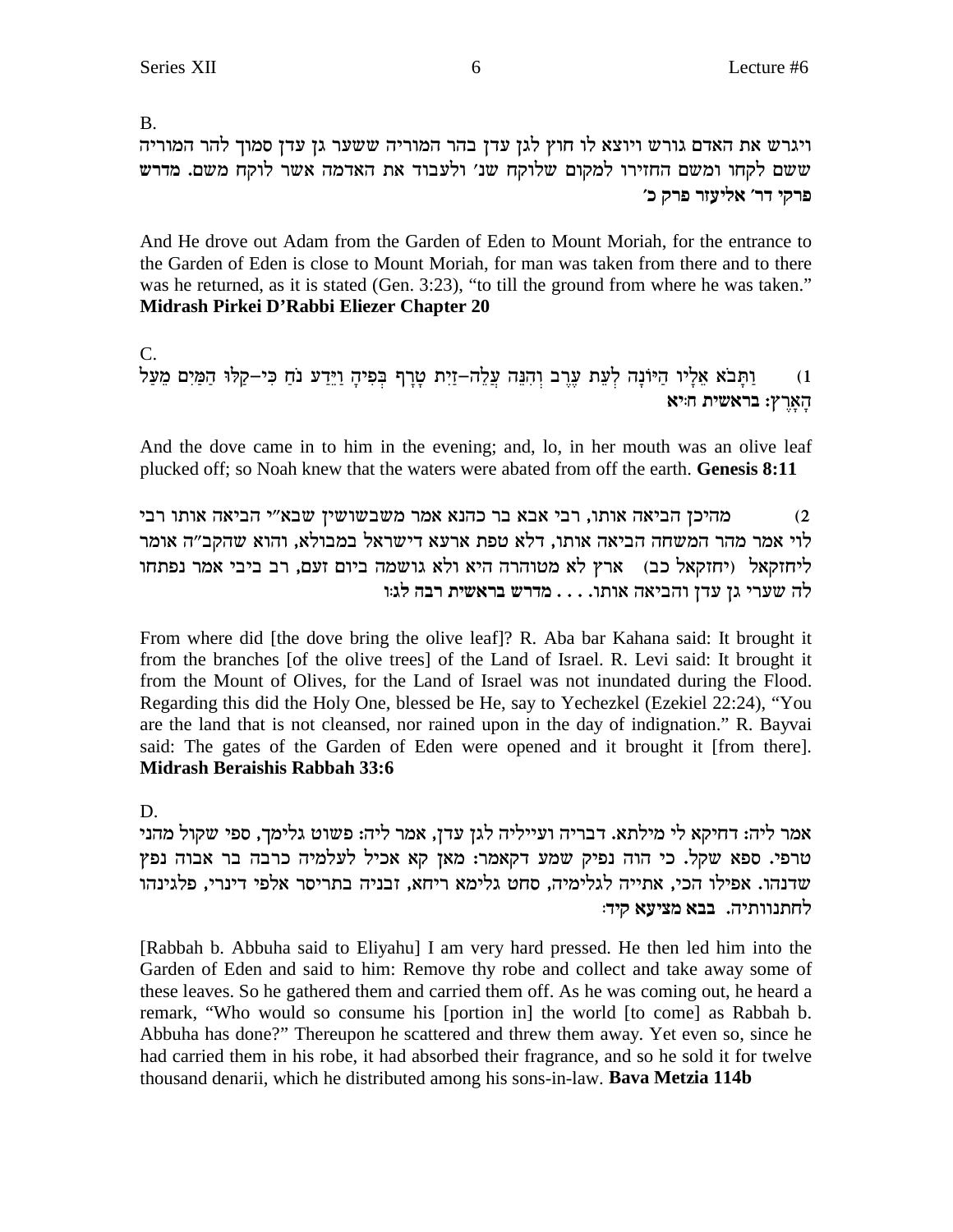$E_{\rm{L}}$ וַיִּשַׁלְחֲהוּ ד׳ אֱ–לֹהִים מְגַּן–עֲדֶן לַעֲבֹד אֶת–הָאֲדָמָה אֲשֶׁר לְקַח מְשַּׁם: כד ויגרש  $(1)$ אֶת–הָאַדָם וַיַּשְׁכֵּן מְקֵרֵם לְגַן–עֲדֶן אֶת–הַפְרִבִים וְאֶת לַהָט הַחֶרֶב הַמְּתְהַפֵּּכֶת לְשָׁמֹר אֶת–דֶּרֶךְ עֵץ הַחַיִּים:

And the L-rd G-d sent him out from the garden of Eden, to till the ground from where he was taken. So He drove out the man; and He placed Cherubim at the east of the garden of Eden, and a flaming sword which turned every way, to guard the way of the tree of life. Genesis 3:23-24

וטרד ית אדם מן דאשרי יקר שכינתיה מן לקדמין בין תרין כרוביא קדם עד לא ברא  $(2)$ עלמא ברא אורייתא ואתקין גינתא דעדן לצדיקייא דייכלון ויתפנקון מן פירי אילנא על די פלחו בחייהון באולפן אורייתא בעלמא הדין וקיימו פקודיא אתקין גיהנם לרשיעייא דמתילא לחרבא שנינא אכלה מתרין סטרין אתקין בגווה זיקוקון דינור וגומרין דאשתא למידן בהון לרשיעייא דמרדו בחייהון באולפן אורייתא טבתא הוא אורייתא לפלחה מן פירי אילן חייא דאתקנהא מימר די–י לנטורהא דיהי קיים ומטייל בשבילי ארחא דחיי לעלמא דאתי: תרגום יונתן לבראשית ג:כד

And He rushed out Adam from the place where he had dwelt amongst the glory of the Divine Presence [to beyond the area of] between the two Cherubim. Before He had created the world, He created the Torah and prepared the Garden of Eden for the Tzaddikim (righteous) so that they may eat and enjoy the fruits of the trees because they had served G-d with the study of the Torah and the fulfillment of the commandments while they were alive in this world. He prepared Gehinnom for the evil. It is compared to a sharpened sword that destroys from both sides. He prepared in it flames of fire and coals of fire to punish the evil who rebelled, while they were alive, against the beneficial teachings of the Torah, this is the Torah which one serves from the fruit of the Tree of Life. The Divine command prepared it in this way so that it (the Tree of Life - the Torah) be preserved and as a result one can walk on the path that brings one to the World to Come. Targum Yonason to Gen. 3:24

מפני מה ברא הק' גיהנם וגן עדן כדי שיהו מצילות זו מזו וכמה ריוח יש ביניהם ר'  $(3)$ יוחנן או' כותל ור' חנינא א' טפח ורבנין אמרין שתיהן שוות. פסיקתא דר' כהנה כחוג

Why did the Holy One create Gehinnom and Gan Eden? In order that each should protect each other. What is the distance between them? Rabbi Yochanon said: A wall [separates] them]. Rabbi Chanina said: One handbreadth [separates them]. The Rabbis say that they are flush. Pesikta D'Rabbi Kahana Pesikta 28:3

### $F<sub>r</sub>$

דע כי גן עדן התחתון נברא אלפים ושס"ה שנים קודם העולם השפל שאנו בו ושיעורו זה העולם אחד מששים בגז עדז, וזה הגז עומד לימינו של עולם לרוח דרומית מזרחית ודומה זה העולם לפני הגן כתינוק בן יומו לפני אמו וקרקע עולם השפל רחוק מקרקע של גן טפח וצפונו של עולם השפל אצל דרומו של גז שם גיהנם מדור מזיקים ומלאכי חבלה וצורת עולם השפל כצורת אות ב' ואף על פי כן קשה בין לחיים ובין למתים ללכת לגן עדן מפני פחד המזיקים של גיהנם העומדים בצפונו של עולם, לכן גזר חכמתו של הקב"ה לעשות מחילות עפר ממערת המכפלה עד חוץ לעולם השפל סמוך לגן כדי שיעברו נשמת הצדיקים דרך שם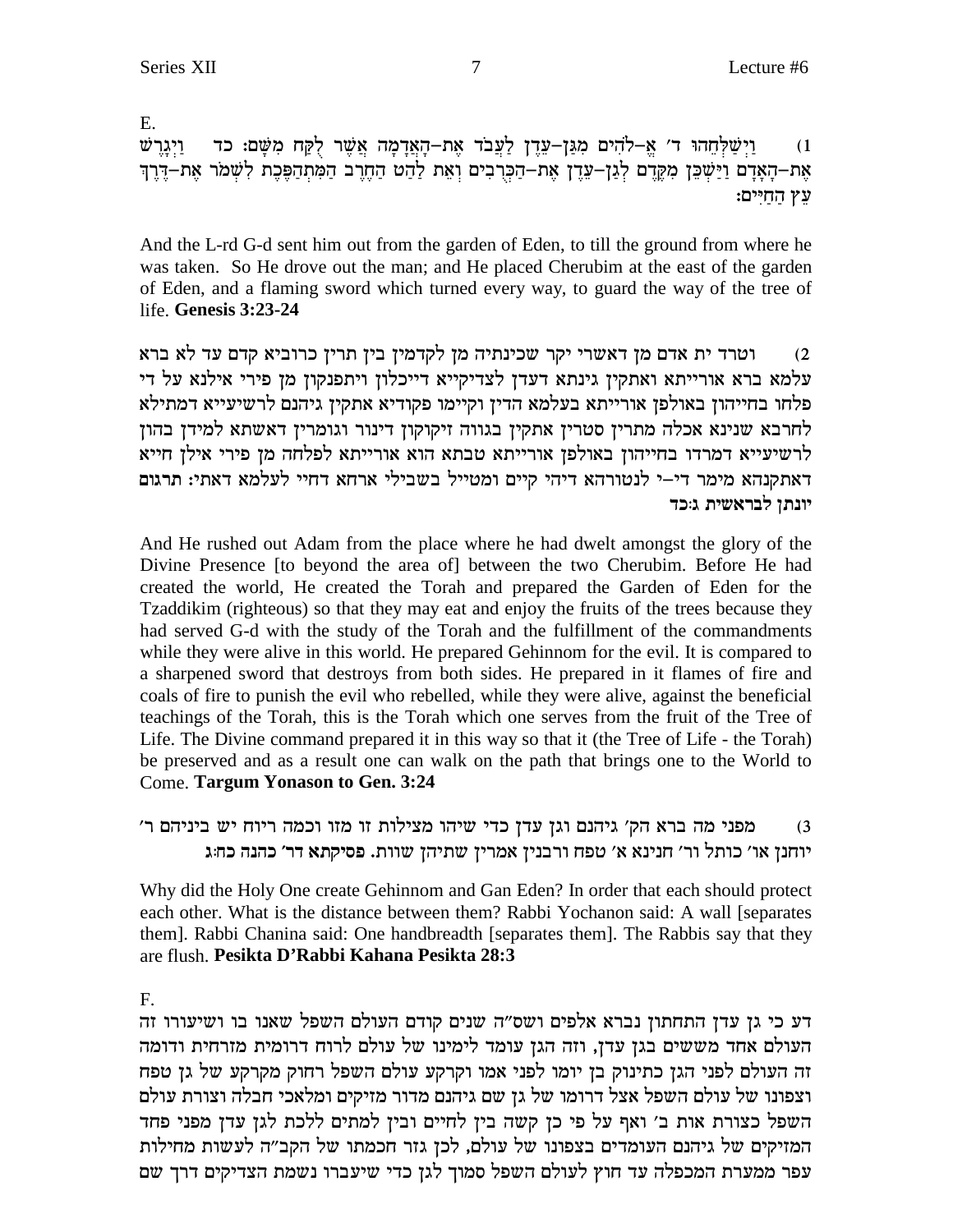## ולא יפגעו את המזיקים. ואדם וחוה ידעו סוד זה והשתדלו שם קבורתם. ס׳ ילקוט ראובני (בראשית)

You should know that the lower Garden of Eden was created two thousand, three hundred, and sixty five years prior to the lower world which we occupy. Its (the lower world's) size is a sixtieth of the Garden of Eden. This garden stands at the right - the southeast of the world. This world, in comparison to the garden, is like a new born child in comparison to its mother. The ground of the lower world is distant from the Garden by a handbreadth. The northerly part of the lower world is right by the south of the Garden. There is located Gehinnom, the abode of the demons and destructive angels. The form of the lower world is like that of a "beis". Despite this, it is difficult for both the living and dead to go to the garden because of the terror of the demons of Gehinnom who stand at the northerly part of the world. As a result, the wisdom of the Holy One, blessed be He, decreed that tunnels be made from the Cave of Machpelah, which lead beyond this lower world right up to the garden in order that the souls of the righteous should travel through them and not meet up with the demons. Adam and Eve knew this secret and made the effort to be buried there. Sefer Yalkut Reuveini (Beraishis)

IV. In the Depths of the Earth

### $A<sub>1</sub>$

לא יפקיענה בסודרין, ורבי יוסי מתיר. והכי קאמרי ליה רבנן לרבי יוסי: הא מעשה  $(1)$ דאנשי טבריא דתולדות חמה הוא, ואסרי להו רבנן ־ אמר להו: ההוא ־ תולדות אור הוא, דחלפי אפיתחא דגיהנם. שבת לט.

One must not break it into a [hot] cloth [that was heated by the sun], but R. Yosei permits it; and the Rabbis argued thus with R. Yosei: "But in the incident of the people of Tiberias, it was a sun-heated object, yet the Rabbis forbade it?" "That was a product of fire," he retorted, "because the [waters of Tiberias] pass over the entrance to Gehinnom." **Shabbos 39a** 

## $\mathbf{B}$

דרש רבא: (במדבר טז) אם בריאה יברא ד׳ ־ אם בריאה גיהנם ־ מוטב תהיה, אם לאו  $(1)$ ־ יברא ד'. איני? והא תניא: שבעה דברים נבראו קודם שנברא העולם, אלו הן: תורה, ותשובה, גן עדן, וגיהנם, כסא הכבוד, ובית המקדש, ושמו של משיח . . . אלא הכי קאמר: אי איברי ליה פומא ־ מוטב, ואם לא ־ יברא ד׳. והכתיב: (קהלת א) אין כל חדש תחת השמש הכי קאמר: אי הכא לא מקרב פומא להכא ליקרב. נדרים לט:

Rava expounded: But if the L-rd make a new thing: if the Gehenna is already created, It is well: if not, let the L-rd create it. But that is not so, for it was taught: Seven things were created before the world, viz., The Torah, repentance, the Garden of Eden, Gehinom, the Throne of Glory, the Temple, and the name of the Messiah.... Rather, this is what Moses said: If a mouth has already been created for it (Gehenna), It is well; if not, let the L-rd create one. But is it not written (Koheles 1:9), "There is no new thing under the  $\text{sun?}$  – He said thus: If the mouth is not near to this spot, let it draw near. Nedarim 39b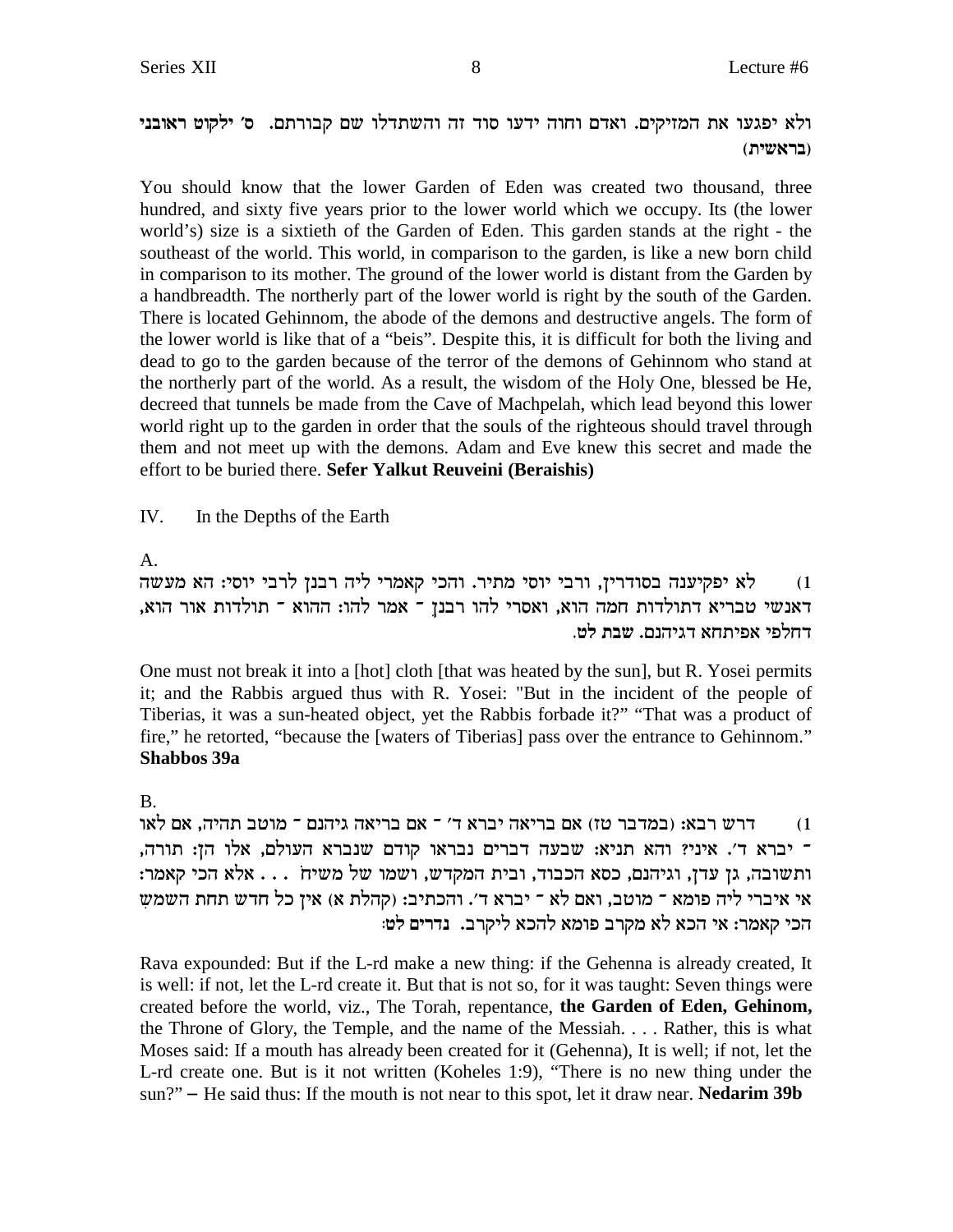כתיב (במדבר כ"ו) ובני קרח לא מתו. תנא משום רבינו: מקום נתבצר להם בגיהנם,  $(2)$ ועמדו עליו. מגילה יד.

And the sons of Korah did not die. (Numbers 24:11) A Tanna taught in the name of our Teacher: A special place was fenced in (fortified) for them in Gehinnom and they stood on it. Megilah 14a

 $C_{\cdot}$ 

מתחילה מוסרין את הרשע למלאך דומה שהוא ממונה על המתים בקבר ואחר ג׳ ימים מוסרו דומה לגיהנם שהוא בעמקי הארץ לצרפו ולזככו. ושם משעבדין בו החיצונים וכ"א נוטל ממנו עד שיעלה גביתם . . . הגאון מווילנא, ספר אבן שלמה פרק יולב

Soon [after death] the evil person is handed to Duma, the angel appointed over the dead [while they're] in the grave. After three days, Duma hands him over to Gehinnom which is in the depths of the earth in order to refine and purify him. There the evil spirits subjugate him, everyone taking from him until his debt is paid. The Gaon of Vilna, Sefer Even Shlaima 10:32

 $D_{\alpha}$ ארץ ממנה יצא לחם ותחתיה נהפך כמו אש. מקום ספיר אבניה ועפרת זהב לו. איוב  $(1)$ כח:ה-ו

As for the earth, from it comes bread; and under it is turned up as by fire. Its stones are the place of sapphires; and it has dust of gold. **Job 28:5-6** 

#### ארעא דמנה נפק מזונה ולרע מנה גהנם דצנת תלגיה מתהפכא דכמת אשתא. וגנתא  $(2)$ דעדן די אתר דשבזיזא אבנהא ועפרורין דדהבה ליה. תרגום איוב כח:ה–ו

Underneath the land from which issues forth food is Gehinnom . . . and the Garden of Eden . . . Targum to Job 28:5-6

## E.

(יחזקאל לא:טו) כה אמר ד' א-להים ביום רדתו שאולה האבלתי כסיתי עליו את התהום ר"י בר רבי אמר הובלתי כתיב אין עושין כסוי לגיגית לא של כסף ולא של זהב ולא של נחושת אלא חרס לאותם שהם ממינה כך רשעים חשך גיהנם חשך תהום חשך הובלתי רשעים לגיהנם וכסיתי עליהם את התהום חשך יכסה חשך. מדרש בראשית רבה לג:א

"Thus says the L-rd G-d: In the day when he went down to Sheol I caused the deep to mourn, to cover itself for him . . ." (Ezekiel 31:15) Rabbi Y. bar Rabbi said: The word for mourning (he'evalti) is written in a way in which it could be pronounced hovalti - I transported, i.e. from the grave (sheol) I transported him [to beneath the deep (the bottom of the ocean)]. One doesn't make a covering of an earthenware vat from silver, gold, or copper, but from earthenware which is similar in composition. Similarly, since the evil are the embodiment of darkness, and Gehinom is darkness and the deep is a place of darkness, I transported the evil to Gehinom and covered them with the deep. Darkness covers darkness. Midrash Beraishis Rabbah 33:1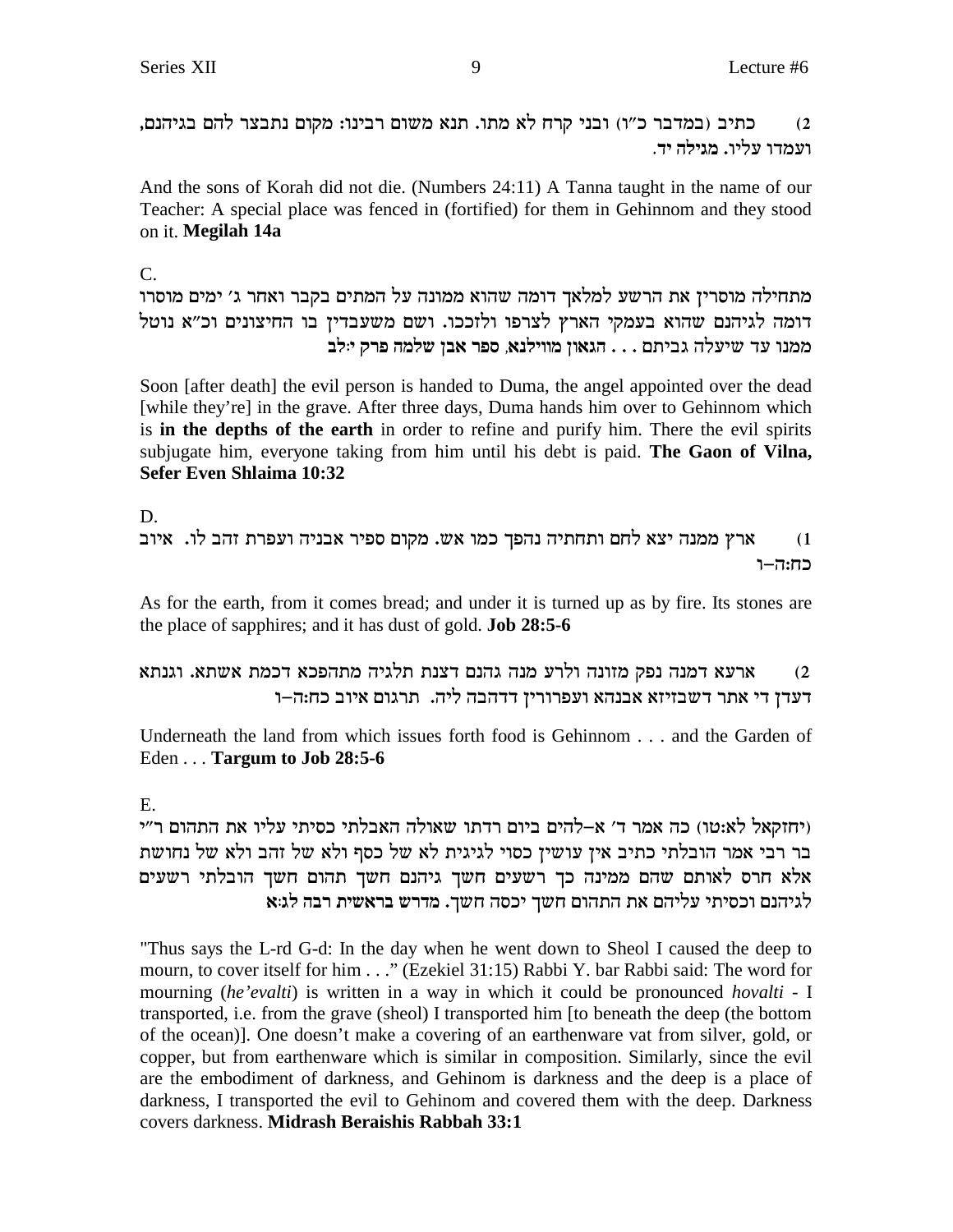#### $F_{\perp}$

ג״ע התחתון הוא לפני ולפנים בארץ עליונה מז׳ ארצות הנקרא תבל. . . . הגאון מווילנא, ספר אבן שלמה פרק יולב אות ל׳

The lower Garden of Eden is in the deep interior. It is the highest of the seven lands that are referred to as *tevel* (the populated area of the earth). The Gaon of Vilna, Sefer Even **Shlaima 10:32 Note #30** 

#### G.

בעולם הזה נעשה להם נס בלילה שהיה נס עובר אבל לעתיד לבא הלילה נעשה יום, שנאמר וישעיה ל) והיה אור הלבנה כאור החמה ואור החמה יהיה שבעתים וגו׳, כאור שברא הקב״ה בתחלה וגנזו בגן עדן. שמות רבה פרשה יחיא

In this world, a miracle occurred to them (the Jewish people at the time they left Egypt) at night, but it was a temporary miracle. In the future, the night will turn into day, as it is stated (Isaiah 30:26), "Moreover the light of the moon shall be as the light of the sun, and the light of the sun shall be multiplied "shivasaim" (a multiple of seven), as the light of the seven days". It will be like the light which the Holy One, blessed be He, originally created and hid in the Garden of Eden. Midrash Shemos Rabbah 18:11

#### $V_{\cdot}$ Heaven On Earth

### $\mathbf{A}$

ודע והאמן כי גן עדן בארץ, ובו עץ החיים ועץ הדעת ומשם יצא הנהר ויפרד לארבעה ראשים הנראים לנו, כי פרת בארצנו ובגבולנו, ופישון הוא נילוס מצרים, כדברי הראשונים אבל כאשר הם בארץ כן יש בשמים דברים יקראו כן והם לאלה יסוד, כמו שאמרו (מדרש שה״ש זוטא א ד) הביאני המלך חדריו, מלמד שעתיד הקב״ה להראות את ישראל גנזי מרום החדרים שבשמים דבר אחר, הביאני המלך חדריו, אלו חדרי גן עדן, מכאן אמרו כמעשה הרקיע מעשה גן עדן: פירוש הרמבן לבראשית ג:כב

You should know and believe that the Garden of Eden is on the earth and it contains the Tree of Life and the Tree of Knowledge and from it issues forth a river which separates into four head waters which is visible to us, for the Euphrates is in our land and boundary and the Pishon is the Nile of Egypt, as is stated by the early commentators. But just as there is such a place on earth, so too, there is a parallel place in Heaven which is a Kabbalistic secret, as it is stated in the Midrash (Shir HaShirim Zuta 1:4), on the verse: The King has brought me into His chambers, "This teaches us that, in the future, the Holy One, blessed be He, is destined to show Israel Heavenly hidden chambers. Another explanation - This is referring to the chambers of the Garden of Eden. From here they deduced that there exists in Heavens [a world] akin to the Garden of Eden." **Commentary of Ramban to Gen. 3:22** 

### **B.**

ומה שכר ועונש יש לנפשות הצדיקים בגן הזה, דבר זה עיקרו בתורה ופירושו בדברי סופרים שגן עדן מצוי הוא בעולם הזה במקום ממקומות הארץ, ושארבע נהרות יוצאין משם ואחד מהם פרת הסובב ארץ ישראל, וכל מה שבא בכתוב מפשוטי סדר בראשית הכל אמת אין מקרא מהן יוצא מידי פשוטו . . . אבל סוד הענין הזה שהדברים כפולים, כי גן עדן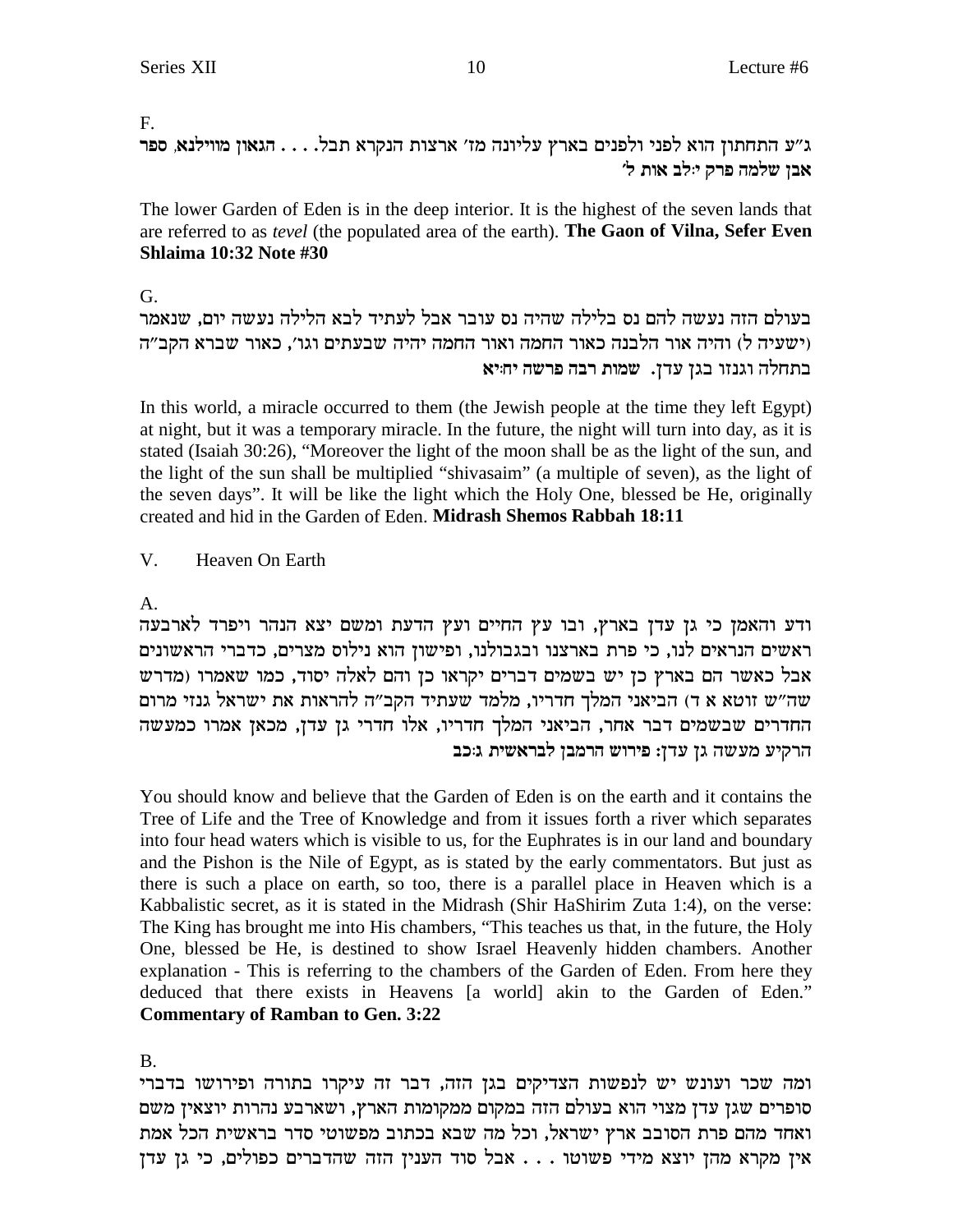וארבע נהרותיו ועץ החיים ועץ הדעת אשר נטע שם הא-להים, וכן הכרובים ולהט החרב המתהפכת גם עלה התאנה והחגורות וכתנות העור, כולם כפשוטם וכמשמעם, אמת הדבר ויציב הענין, ולסוד מופלא הוא כי הם כציורי דבר להבין עוד ענין עמוק במשל . . . ספר שער הגמול לרמב״ן בסוף ספר תורת האדם

What is the reward and punishment for the Tzaddikim (righteous) in this garden? This matter is essentially stated in the Torah, but its explanation is in the works of the Rabbis. For the Garden of Eden exists on earth in some place and four rivers issue forth from there. One of them is the Euphrates which surrounds the Land of Israel. Everything which is implied by the simple sense of Scripture is true. [Besides for its deeper implied meaning,] Scripture is [also] to be understood literally. (Shabbos 63a) . . . The secret meaning of this, however, is that Scripture is speaking on two levels. For the Garden of Eden and its four rivers and the Tree of Life and the Tree of Knowledge which G-d planted there, and similarly the Cherubim and the flaming sword which turned every way, and the leaf of the fig tree and the belts and the clothing of skin, are all truly and definitively to be understood literally, as well as being an allegory alluding to profound concepts.... Ramban, Shaar HaG'mul, the final section of Sefer Toras HaAdam

 $C_{\cdot}$ 

דבר ברור ומוסכם שאף על פי שהנפש אינה גוף ולא כח בגוף. אף על פי כן מצד ששכנה בגוף הצטיירה מדעות גשמיות עד שיחוייב מזה שתשכון אחרי הפרדה במקום גשמיי. ונתברר [מזה] שגן עדן הוא בעולם התחתון, לפי שהעתק הקצוות יקשה כי אם בהדרגה. ובהיות בראשונה שכונתה במקום גשמי לבד, תעתק למקום ממוצע בין הגשמיות ובין הבלתי בעלי גשם. והוא יתרון גן עדן לשאר המקומות. דרשת הר"ן דרוש ז'

It is a clear and well attested fact that even though the spirit is not actually physical, since it dwelled in a physical body, it thinks in physical terms and therefore, after it leaves the body, it must still dwell in a physical location. As a result, the Garden of Eden is in the lower (physical) world, for it would be too difficult for the spirit to immediately make the transition to a spiritual world without taking intermediate steps. Since it originally dwelled in the lower world, [the spirit] is transfered to a location which is intermediate between the physical and the spiritual. This is the advantage that the Garden has over other places. Droshos HaRan #7

#### VI. Gehinom

 $A<sub>1</sub>$ 

אמר רבי ירמיה בן אלעזר: שלשה פתחים יש לגיהנם, אחד במדבר ואחד בים ואחד בירושלים. במדבר, דכתיב (במדבר ט"ז) וירדו הם וכל אשר להם חיים שאלה, בים דכתיב ויונה ב') מבטן שאול שועתי שמעת קולי, בירושלים דכתיב (ישעיהו ל"א) נאם ד' אשר אור לו בציון ותנור לו בירושלים. ותנא דבי רבי ישמעאל: אשר אור לו בציון ־ זו גיהנם, ותנור לו בירושלים ־ זו פתחה של גיהנם. עירוביז יט.

R. Yirmiah b. Elazar stated: Gehenna has three gates; one in the wilderness, one in the sea and one in Jerusalem. 'In the wilderness' since it is written in Scripture (Num. 16:33): So they, and all that appertaineth to them, went down alive into the pit. 'In the sea' since it is written in Scripture (Jonah 2:3): Out of the belly of the nether world cried I, and Thou heardest my voice. In Jerusalem since it is written in Scripture (Isaiah 31;9): Saith